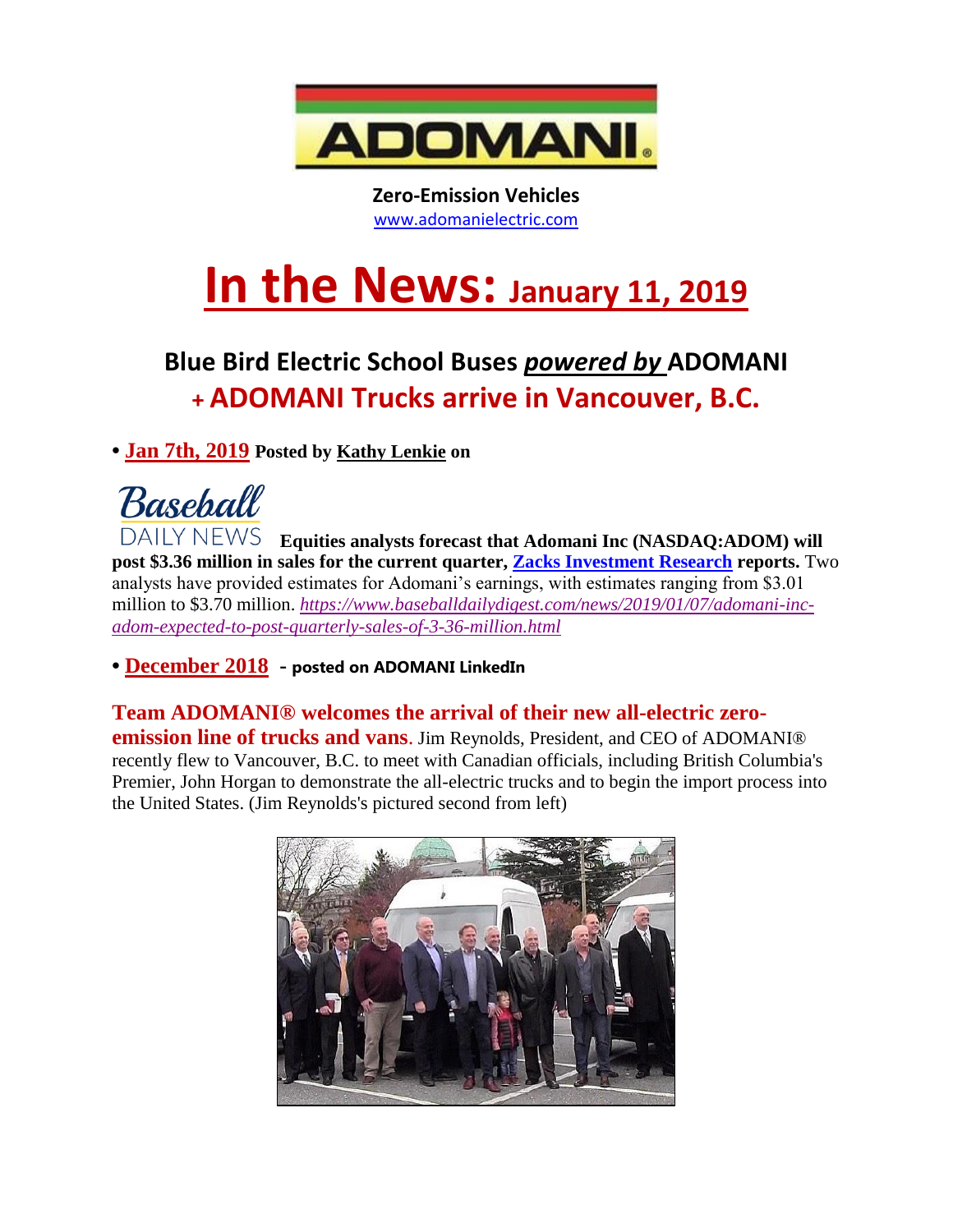



ADOMANI Class 3 & 4 truck & van

**• December 18, 2018 By AccessWire**, **ADOMANI's Backlog Grows to \$9.1M, a 42% Increase from its Backlog announced on October 10, 2018.** Blue Bird Corporation places orders for additional "Powered by ADOMANI®" all-electric drivetrain systems for zero-emission electric school bus order fulfillment. "We are seeing an increased level of demand from fleet operators and school districts for all types of electric vehicles, including all-electric offerings such as our commercial trucks, vans and chassis," stated Jim Reynolds, President and CEO of ADOMANI *[https://www.nasdaq.com/press-release/adomanis-backlog-grows-to-91m-a-42](https://www.nasdaq.com/press-release/adomanis-backlog-grows-to-91m-a-42-increase-from-its-backlog-announced-on-october-10-2018--20181218-00561) [increase-from-its-backlog-announced-on-october-10-2018--20181218-00561](https://www.nasdaq.com/press-release/adomanis-backlog-grows-to-91m-a-42-increase-from-its-backlog-announced-on-october-10-2018--20181218-00561)*

**• December 14, 2018** - **Release Number 18-65 SACRAMENTO** – **The California Air Resources Board today approved a first-of-its-kind regulation in the United States that sets a statewide goal for public transit agencies to gradually transition to 100 percent zeroemission bus fleets by 2040.** "A zero-emission public bus fleet means cleaner air for all of us. It dramatically reduces tailpipe pollution from buses in low-income communities and provides multiple benefits especially for transit-dependent riders," CARB Chair Mary D. Nichols said. "Putting more zero-emission buses on our roads will also reduce energy consumption and greenhouse gases, and provides cost savings for transit agencies in the long run." *<https://ww2.arb.ca.gov/news/california-transitioning-all-electric-public-bus-fleet-2040>*

**• December 04, 2018 By AccessWire, ADOMANI(R) to Participate at 6th Annual ROTH New Industrials Corporate Access Day, CORONA, CA.** ADOMANI, Inc. (NASDAQ: [ADOM\)](http://pr.report/NCP10dzZ), a provider of advanced zero-emission and hybrid vehicle drivetrain solutions and purpose-built electric vehicles, announced today that its management team will participate at the 6th Annual ROTH New Industrials Corporate Access Day on December 11, 2018, at the Lotte New York Palace Hotel in New York, NY. *[https://www.nasdaq.com/press-release/adomanir-to](https://www.nasdaq.com/press-release/adomanir-to-participate-at-6th-annual-roth-new-industrials-corporate-access-day-20181204-00625)[participate-at-6th-annual-roth-new-industrials-corporate-access-day-20181204-00625](https://www.nasdaq.com/press-release/adomanir-to-participate-at-6th-annual-roth-new-industrials-corporate-access-day-20181204-00625)*

## **• November 18, 2018 – Bloomberg Businessweek By Sheldon Reback**

**EVs Set to Become the Biggest Battery Users** By 2030 nearly eight out of every 10 batteries sold will be in an electric vehicle. Consumer gadgets will drop down the ranks of lithium-ion battery users in coming years. Not because they won't need the power -- they will -- but because they'll be overtaken by an onslaught of electric vehicles.

*[https://www.bloomberg.com/news/articles/2018-11-19/evs-set-to-become-the-biggest-battery](https://www.bloomberg.com/news/articles/2018-11-19/evs-set-to-become-the-biggest-battery-users)[users](https://www.bloomberg.com/news/articles/2018-11-19/evs-set-to-become-the-biggest-battery-users)*